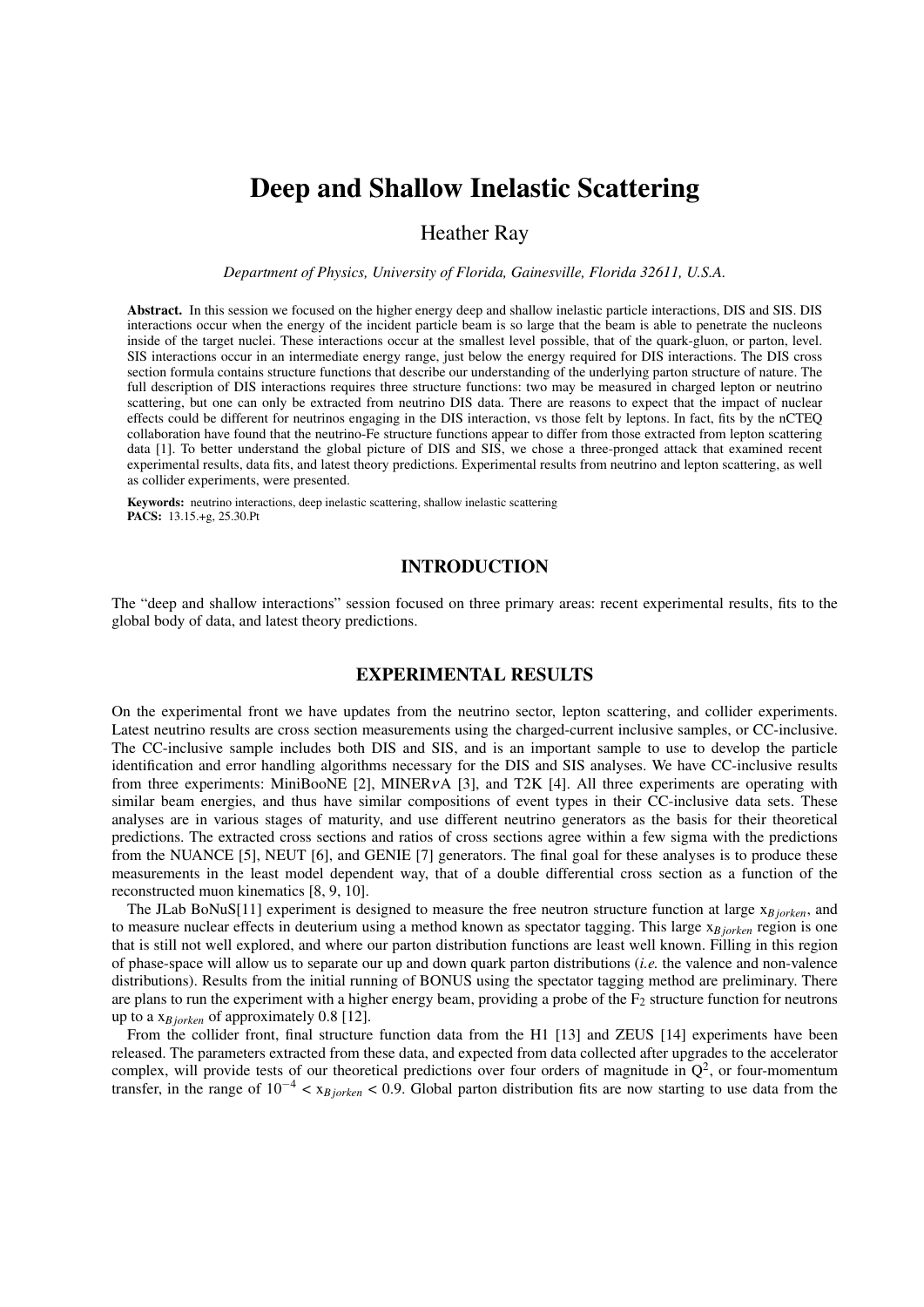LHC [15] experiments. We expect many exciting results from these data in the near future [16].

# FITS TO DATA AND THEORETICAL MODELING

In this session we also saw the latest results from the CTEQ collaboration [17], who perform global fits to DIS data to extract structure functions, a detailed discussion of the theoretical underpinnings of the GiBUU [18, 19] generator, and the modeling and theory of SIS interactions [19]. The many differences in assumptions and data sets used in the fits were discussed at length. In particular, of great interest was the handling of the transition region between SIS and DIS interactions.

# SUMMARY

Presentations in this session covered latest experimental results, as well as fits to the data and theoretical advances. There has been a lot of work put forth on the experimental front, and we expect in the next several years to have a wealth of information coming from: extracted structure functions as a function of nuclear material, ratios of structure functions, SIS inputs, nuclear effects in neutrino vs lepton scattering as a function of the nuclear material, and from the 1 and 2 pion backgrounds in SIS. We have seen that there are a wide variety of fits to the data, but the use of different combinations of data sets and underlying assumptions makes it difficult to reconcile the charged lepton, Drell-Yan, and neutrino data. We have also seen how the various neutrino generators (NEUT, NUANCE, GENIE, and GiBUU) agree/disagree in their predictions. We need to ensure we have the "right" physics modeling included in our generators, but the lack of data for the DIS and SIS interactions makes it difficult to determine what is "right". Future DIS and SIS measurements will aid the development and advancement of these models through comparisons to all models, not just the preferred model for a given experiment.

# ACKNOWLEDGMENTS

The author would like to thank the speakers of the session, M. Tzanov, K. Hurtado, A. Weber, E. Christy, E. Rizvi, J. Morfin, and O. Lalakulich, as well as the conference organizers, H. da Motta Filho and J. Morfin.

#### **REFERENCES**

- 1. I. Schienbein *et al.*, Phys. Rev. D80 (2009) 094004; PRD 77 (2008) 054013
- 2. http://www-boone.fnal.gov/
- 3. http://minerva.fnal.gov/
- 4. http://t2k-experiment.org/
- 5. D. Casper, arXiv:hep-ph/0208030
- 6. Y. Hayato, Acta Physica Polonica B40 (2009)
- 7. http://www.genie-mc.org/
- 8. M. Tzanov, in *The 8th International Workshop on Neutrino-Nucleus Interactions in the Few-GeV Region (NuINT12)*, Rio de Janeiro, 2012.
- 9. K. Hurtado, in *The 8th International Workshop on Neutrino-Nucleus Interactions in the Few-GeV Region (NuINT12)*, Rio de Janeiro, 2012.
- 10. A. Weber, in *The 8th International Workshop on Neutrino-Nucleus Interactions in the Few-GeV Region (NuINT12)*, Rio de Janeiro, 2012.
- 11. H. Fenker *et al.*, Nucl. Instrum. Meth. A 592, 273 (2008)
- 12. E. Christy, in *The 8th International Workshop on Neutrino-Nucleus Interactions in the Few-GeV Region (NuINT12)*, Rio de Janeiro, 2012.
- 13. http://h1.desy.de/
- 14. http://www-zeus.desy.de/
- 15. http://lhc.web.cern.ch/lhc/
- 16. E. Rizvi, in *The 8th International Workshop on Neutrino-Nucleus Interactions in the Few-GeV Region (NuINT12)*, Rio de Janeiro, 2012.
- 17. J. Morfin, in *The 8th International Workshop on Neutrino-Nucleus Interactions in the Few-GeV Region (NuINT12)*, Rio de Janeiro, 2012.